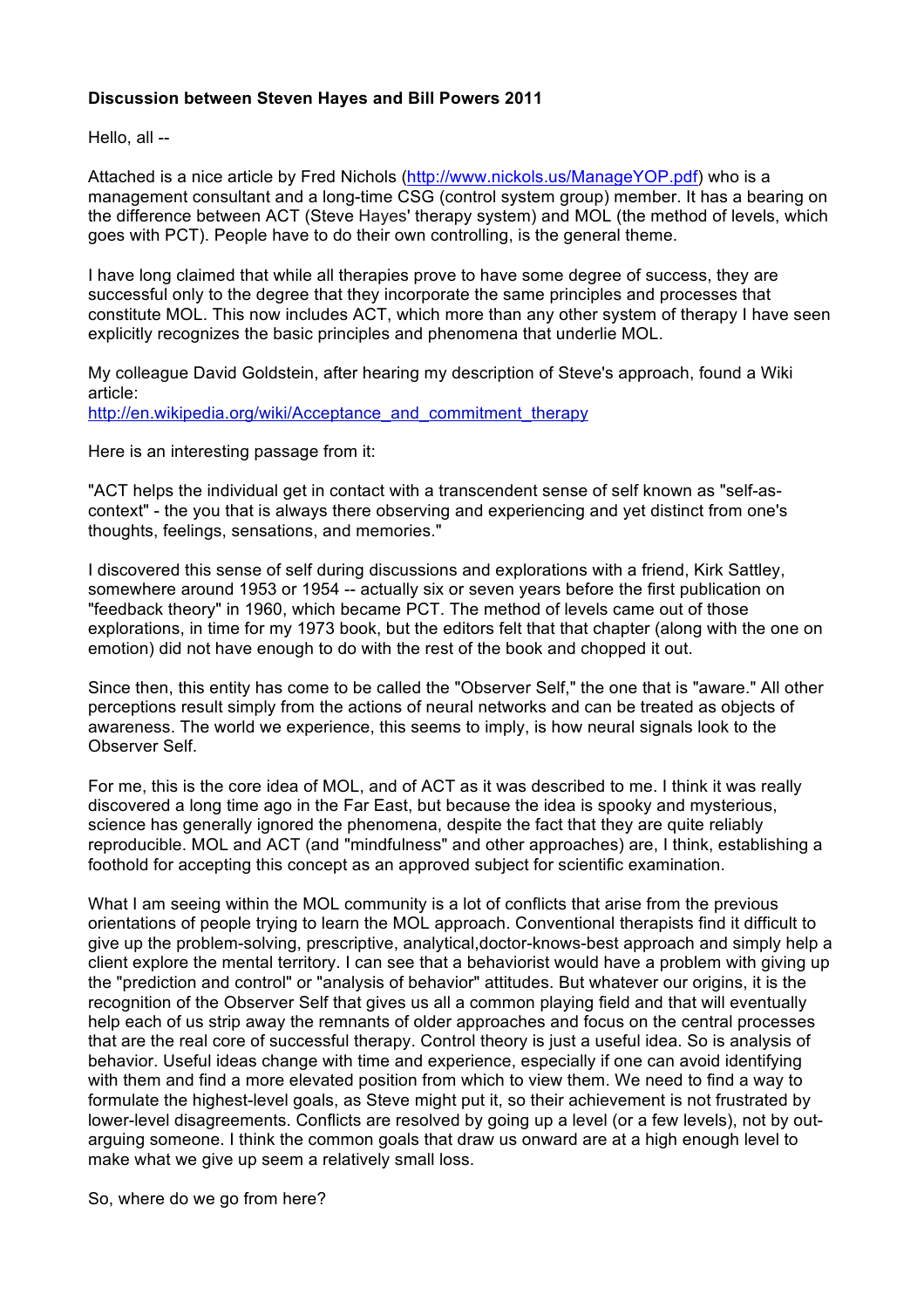## Best,

Bill

\*\*\*\*\*\*\*\*\*\*\*\*\*

- S

I'm a baby on the PCT front but the ACT folks have tried to take this "self as context" idea down into the basement to get the elves to work on it. We are busy doing basic work on deictic framing to see if we can understand how this sense of self emerges.

I've attached a recent review of ACT and its outcomes and processes. Is there a similar empirical / conceptual review of MOL that I might be sent?

- **ACT Processes and Outcomes BRAT 2006.pdf http://www.sciencedirect.com/science/article/pii/S0005796705002147**

**Deictics-Weil-PsychRecord--figures 1-3.doc Deictics-Weil-PsychRecord 2 18 2010 submitted.doc [For other work by Weil see: http://gradworks.umi.com/32/39/3239878.html]**

Hi, Steve --

Good, I thought you might reply. It is pretty hard to contemplate the possibility that somebody else's idea might contain something one has missed, but I'm trying and I think I can do it. I expect that you can, too.

OK, I've signed up and paid a little bit of dues and am now officially a neophyte in ACBS. I'm glad you kept the price down, being retired and not yet having received my Nobel Prize (can't think what the delay is).

I had a look at a brief description of "diectic framing", and while I clearly have to read more about it, the first resonances suggest that it has something to do with what we call levels of perception and control. Not the specific ones I have proposed, which remain to be seriously tested as universals (so far, N is somewhere between 1 and 5), but simply levels, whatever they prove to be for an individual. Higher-level perceptions are functions of sets of lower-level perceptions, and control systems for higher-level perceptions operate by varying the reference signals for (setting the goals for) lower-level systems. Actions, or behavior observable by others, are generated only at the lowest level, the spinal control systems formerly known as reflexes. That's the basic structure of PCT. I have lately discovered that control engineers call this a "cascaded system." I thought I had invented it. Too bad.

My mental model of what is going on here isn't far advanced and it makes no distinction between science and science fiction. But it does make a degree of experiential sense.

What seems to me to be happening is that awareness, the perceptual input function of the Observer Self, receives information from the neural hierarchy of perception at variable levels of organization and within various systems at the levels in question. The "flashlight in the cathedral" is one image I use to communicate this idea. As awareness moves from one place in the hierarchy to another (you would probably say "from one context to another"), the content of consciousness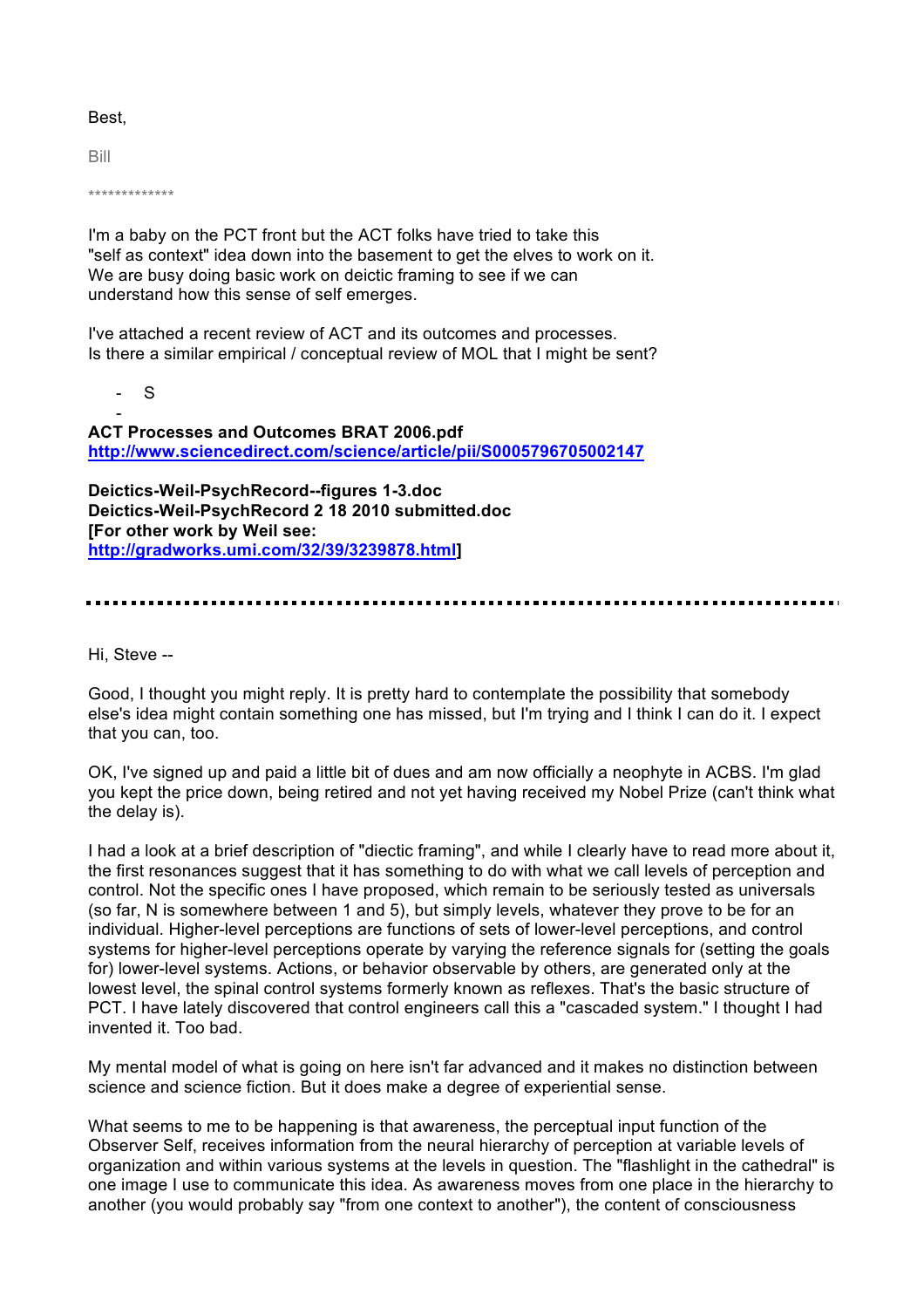changes, and the individual experiences the world as if from the point of view of the neural systems lit up by the "flashlight." If you are conscious of (third-order) objects, for example, the entire world, in all sensory modalities, seems to be made exclusively of objects (configurations like chairs and musical chords). If you look very closely to see what objects are made of that are not just smaller objects, you find that the world has changed into a collection of sensations: edges, pressures, colors, tones, smells, and so on (second order). The world seems to take on the characteristics of the level of perception currently associated with awareness. If you look at the world as a collection of sensations, objects, transitions, and events, you may well find yourself seeing in these collections a rather large assortment of relationships such as in, on, above, behind, because of, higher, louder, nicer.... or even more complex ones. At a higher level you see categories of relationships which you name and refer to by words (like "in", "on", "above" ...). The symbols used as names are parts of sequences, ordered lists which are parts of logical (ruledriven) processes, which are organized to maintain principles, which are the elements of system concepts.

"Values" are what we call "reference signals" or "reference conditions." They specify a perception as a blueprint specifies a house, and behavior is organized -- when everything is working right -- to make perception approach and then remain close to the reference condition being set by a stillhigher-order system. The term "value" would refer to reference signals (and perceptions) fairly high in the hierarchy; at lower levels a reference signal is just a target for details like sensed forces or positions or velocities.

The main thing that can go wrong in this hierarchy of control (other than physical damage) is that higher systems sharing the use of some set of lower systems fall into conflict with each other: for one system to make its own perception match its reference condition is to prevent the system on the other side of the conflict from doing the same. The person ends up trying to do one thing and its opposite at the same time, or to do and not do the same thing. This is what you call "futile attempts to wage war against their own inner lives." There is nothing wrong with the control systems involved except that as they try to behave, they are disturbing another system which, in counteracting the disturbance, returns the favor. Neither system can control under those conditions, and those systems are lost to the hierarchy as useful subsystems. The better both systems could control by themselves, the worse is the result.

I think this may be what you refer to obliquely when you say "control is the problem." I don't think you think that the ability to make your experiences be the way you want them to be is a problem, but simply that one human controller can't control another one arbitrarily and attempts to do so create problems. At first, many people are put off by the phrase "control theory" because they think it's all about how one person can control another one, or how people can use will power to control (i.e., wage war against) themselves. But PCT shows how a hierarchy of control systems can be organized so that hundreds of control systems can come to operate without any conflict between them at all -- and it explains why the results are so bad when control systems in one organism try to incorporate another one's behavior into the set of variables they control. In the latter case, arbitrary control definitely IS the problem.

Your approach is basically organized around analysis of the elements of behavior, and while there are some loose ends to clear up there, I think we can benefit from your findings. Identifying controlled variables is a big part of PCT methodology, and we haven't done much of it, while you seem to have done a lot. Your approach to therapy seems to involve considerably more intervention and prescription than our MOL does, but that may be just a surface appearance and I can't imagine that you have failed to notice how such things interrupt the flow of therapy. But we can have some nice arguments about that if required.

Probably the biggest difference between ACT and PCT is that you are focused on the *what* of behavior while we focus more (at least I do) on the *how --* the actual mechanisms*.* I like to understand how things work, and PCT represents my attempt to understand how organisms work. At the moment, I can't see any reason why we can't trade knowlege. Undoubtably there will be differences, but my intention is that we track down their origins and get rid of them. If you have the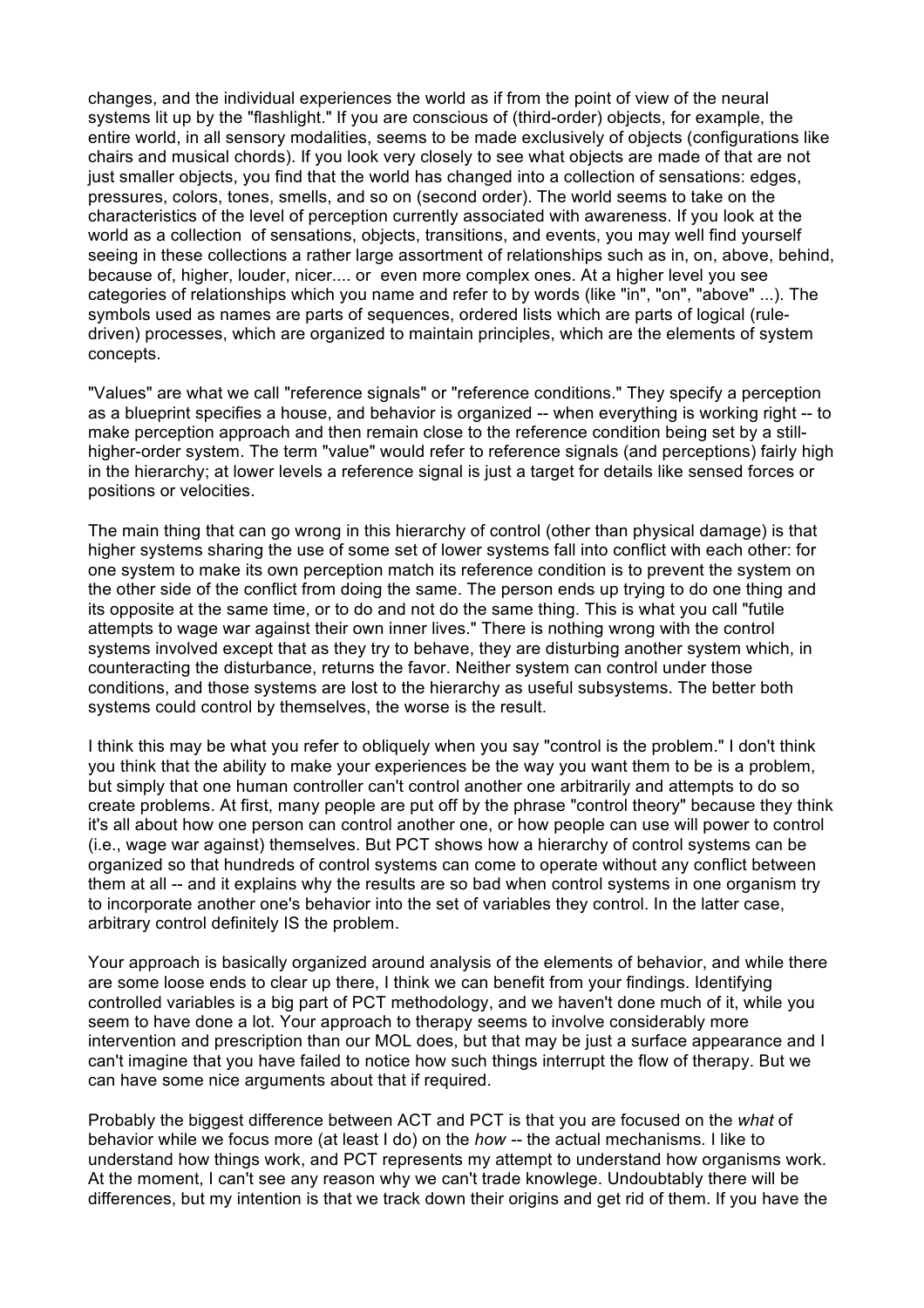same intention, we shouldn't have any major problems.

Best,

Bill

\*\*\*\*\*\*\*\*\*\*\*\*\*\*

Hello, Steve --

I've been looking at the last post from you for weeks now, trying to figure out what I want to say about it and the materials I followed up by reading. The difficulty is that we have both developed very similar basic understandings of how consciousness relates to the operation of the brain, and we are ideal people for developing a strong rivalry. Or that is what I thought at first.

Today I read some of your Psychology Today blogs.

(for the cc'd audience,

http://www.psychologytoday.com/blog/get-out-your-mind )

What you talk about in these moving and insightful short sermons is the kind of attitude and interpretation of experience that my own approach, the method of levels (MOL), also leads to. Mine is not pronounced as it looks: just say M. O. L. In addition, you have introduced ideas of which I have been a follower since reading A. E. Van Vogt's "The world of null-A" and discovering that the pithy quotes scattered through the chapters actually came from a real book, Korzybski's "Science and Sanity," which I quickly acquired and devoured, at the age of 15 or 16. I immediately understood what "The map is not the territory, the word is not the object" meant, and some years later, off that springboard, came to understand that the word is not the perception, either, nor is the observer the thing observed. Somewhere in that progression, PCT began to take shape, and eventually those two threads came together in the form of MOL.

Of course I wondered if you, too, had stumbled across Korzybski, but regardless of that our foundational concepts -- you might even say Second Foundational concepts -- are more compatible than different.

The differences will eventually have to be laid out, discussed, and settled. But I take heart from the mantra at the end of your posts: "Love isn't everything, it's the only thing." Love assumes good will beneath everything, and if we try to stick to that we should manage to find common ground.

What we each claim as the science behind our approaches is very different, so let's put that aside for a while. I want to raise a question of technique.

As I read your blogs there were many moments of recognition and agreement, when I admired your way of putting something and empathized with the experiences that led you this way. At the same time, I was thinking "This isn't how I do MOL with people." It's more like the way I would discuss the impact of MOL with people who had already been to these places and had these realizations.

My main approach with MOL is to try to lead the client (though I don't have any actual clients) to arrive at the main conclusions in the client's own words and out of the client's own experiences. The way the other person does this is a constant source of surprise and amazement to me. If I can only get the person to pause and talk about the background thoughts that come up, the person will soon tell me what the problem is, and soon afterward, a solution. The one place where I get more explicitly directive is when a conflict shows up, which is quite frequently. Then I bias my questions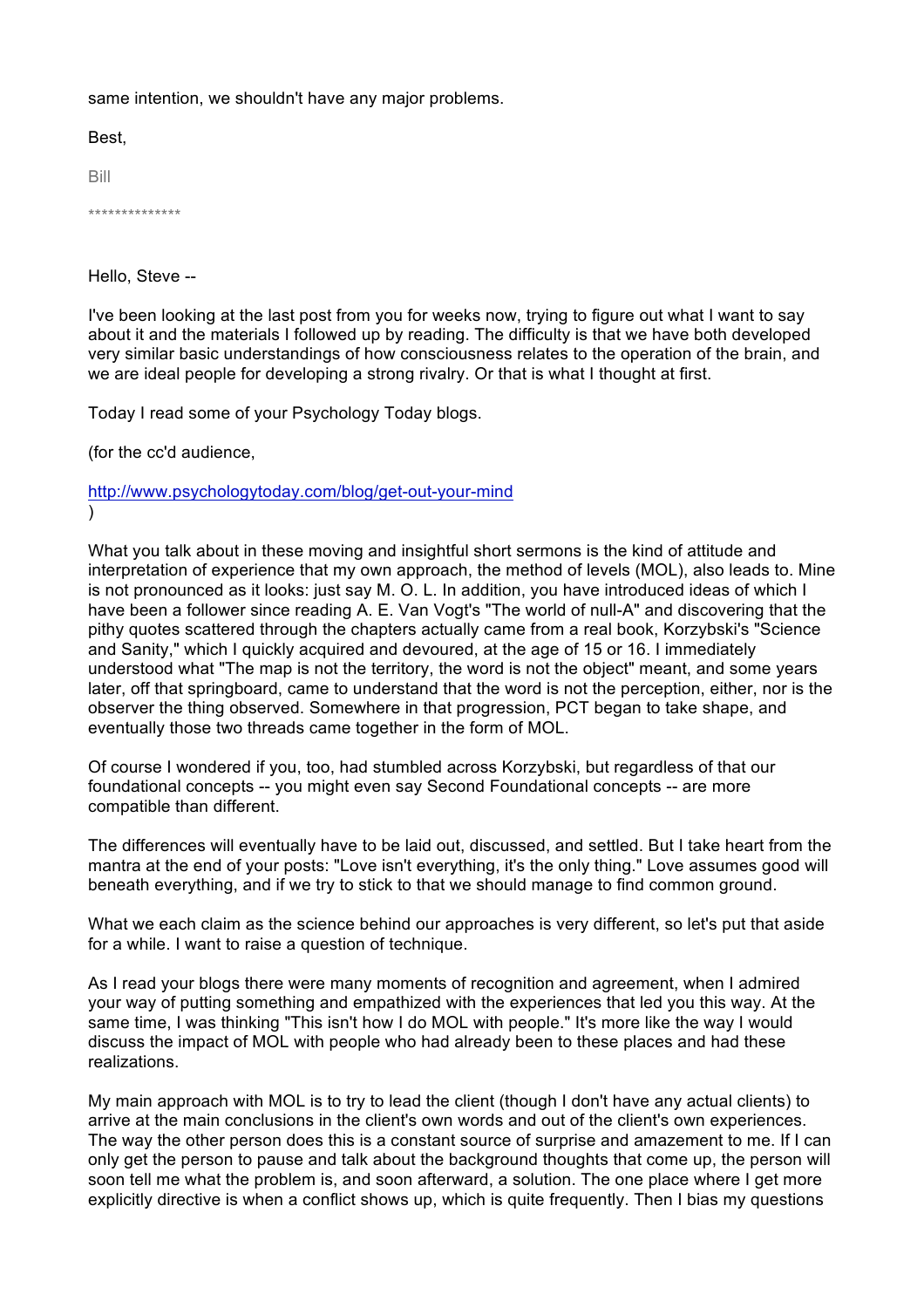toward bringing the two (or more) sides of the conflict into attention for discussion, and go back and forth between them until the client says something to indicate that both sides are in attention at the same time and that we have found the core of the conflict. At that point I have done what I can, and the usual sequel is that the conflict simply dissolves, and we can get back to going up levels.

I have to explain that my "clients" are almost exclusively people learning to do the method of levels, who have volunteered to help me put on a demonstration of the method, often in front of a friendly audience of colleagues. So my mean time with a client is about 15 minutes at most. In the beginning, while working out the methods, I spent many hours with my friend Kirk Sattley and a few others who fled from dianetics when I did (!), switching roles back and forth, so I am not without extended experience in the chair or on the couch, but a therapist I am not. On the other hand, most of the demonstrations turn into real sessions in which real problems come up and -- as shown by follow-up enquiries -- have lasting resolutions. As you commented about ACT, the results come very quickly when you do all the necessary things and avoid the unnecessary or counterproductive things like giving advice, trying to solve the client's problem instead of letting the client do it, or diagnosing the client (or even thinking of diagnosing the client).

So there will you detect a difference in our approaches? Perhaps.

Here's another. You advise people to accept themselves, whether good or bad, and simply observe. I get clients to do that by asking questions. If the client says "I really have no social skills at all," I begin by asking something like "Does that bother you?" And then we talk for a while about why it is bothersome, usually coming across several conflicts as we go. I don't tell them they shouldn't be bothered, or explain the benefits of acceptance. I just get them to resolve the conflicts about social skills, so their self-critical attitude goes away by itself. They get to the same place your approach leads to, I think, but without their being told to go there.

I don't actually know which way is quicker or more effective, and I'm sure you have a lot more successes than non-successes, so there wouldn't be any dramatic differences. But I am trying to develop a minimalist therapy in which only what helps is done, and nothing is done that works in the other direction. Most therapies I have learned about do a great deal that isn't necessary, like talking to chairs or rolling the eyeballs. They perhaps do even more that interrupts progress.

So how are the vibes at this point?

Best,

Bill

\*\*\*\*\*\*\*\*\*\*\*\*\*

Hi, Steve --

I've started reading the "Talking ACT" book, and what you actually do in a session is similar enough to MOL (other than the therapist being a bit more in control of the session in ACT) that there is hardly anything to have an interesting argument about.

Contrary to what I said before, that really leaves us mostly with the background science to talk about. What we imagine to be going on during a session is different, because we have different, though not totally different, conceptions of how behavior works. As I read the first few pages, through the first session transcripts, I kept thinking that I might talk about the same phenomena but I would explain them differently, which would lead to asking different questions of the client and perhaps steering the conversation in a somewhat different direction. But after half a dozen instances of this, I realized that the specific comments I wanted to make all had the same theme: the theory behind the descriptions and actions. At least those are the words that occur to me now; the idea will probably get clearer as we move along.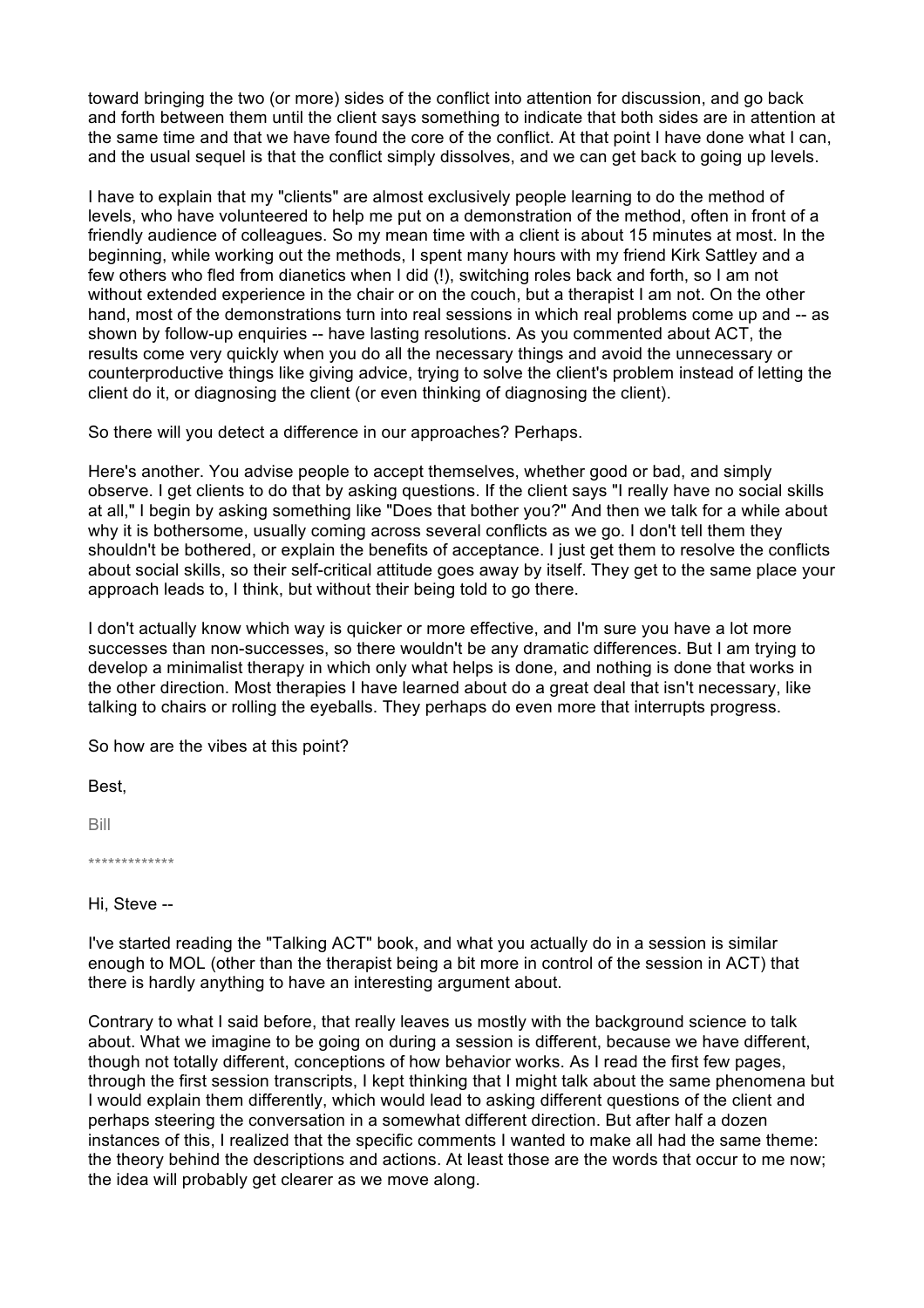What you and I think of in connection with the word "model" are different things. Your six core processes involve phenomena that I would say need models to explain them; they are not models in themselves. A model enables you to say what process generates a phenomenon such as acceptance, defusion, and so on. In the case of acceptance-avoidance, what makes the difference is a reference level for some perception that is set either high or low, so that presence of the variable being experienced is wanted or rejected. What makes the difference between acceptance and rejection is the higher system that (in PCT) controls some higher-level perception by means of varying the reference level for acceptance. The question then becomes, acceptance or rejection for what purpose? In MOL we would help the client look for the higher-level control process which answers that question. People don't accept or reject experiences just to be accepting or rejecting them; there's always a higher goal to explain what they do. The therapist doesn't know what that goal is for any one person, but the therapist knows how to ask questions that will help the client explore until an answer is discovered.

What I'm saying is not that your model is no good, but that PCT offers another layer to slip beneath it that will provide a more secure foundation. Here's an example from the Dialog:

========================================================================== *An example of an acceptance exercise could involve imagining a distressing experience, such as an argument with a friend, and working to sit with whatever feelings occur. An example of an acceptance metaphor is the two-games metaphor.*

*[DIALOG]*

*T: It is sort of like you are playing against a professional team; there is just no way you can win.*

*C: Yes, that is what it feels like.*

*T: What would you get if you won that game?*

The therapist's question is the same kind of question that an MOL therapist would ask (if the client doesn't spontaneosly provide the information as usually happens). In terms of the PCT model, the therapist is asking "What higher-level goal would become possible to achieve if you achieved the

==========================================================================

lower-level goal?" In other words, the therapist is inviting a statement about higher levels of control, and he gets it.

========================================================================== *C: I feel like once I get this part of my life under control, I can do the things I have been missing like dating, changing my job, and being more active.* ==========================================================================

AT this point MOL diverges from ACT. The ACT therapist says

==========================================================================

*T: Here is my offer. There is another game over here that most people do not pay attention to [puts out other hand]. It is similar to the first game in some ways, but also different in other very important ways. To begin with, this game is fair. The more you put into it, the more you generally get out of it. Most importantly, instead of playing for control of your thoughts, you play for those things that you really want in life. Instead of getting your emotions under control before you move forward, what if we just started moving forward?*

==========================================================================

The ACT therapist, it seems to me, has dropped into problem-solving mode and is going to make some suggestions about how the client might change the game.

This may in fact (with luck) prove useful, but in MOL we would follow a different course that I think is more likely to result in immediate improvements.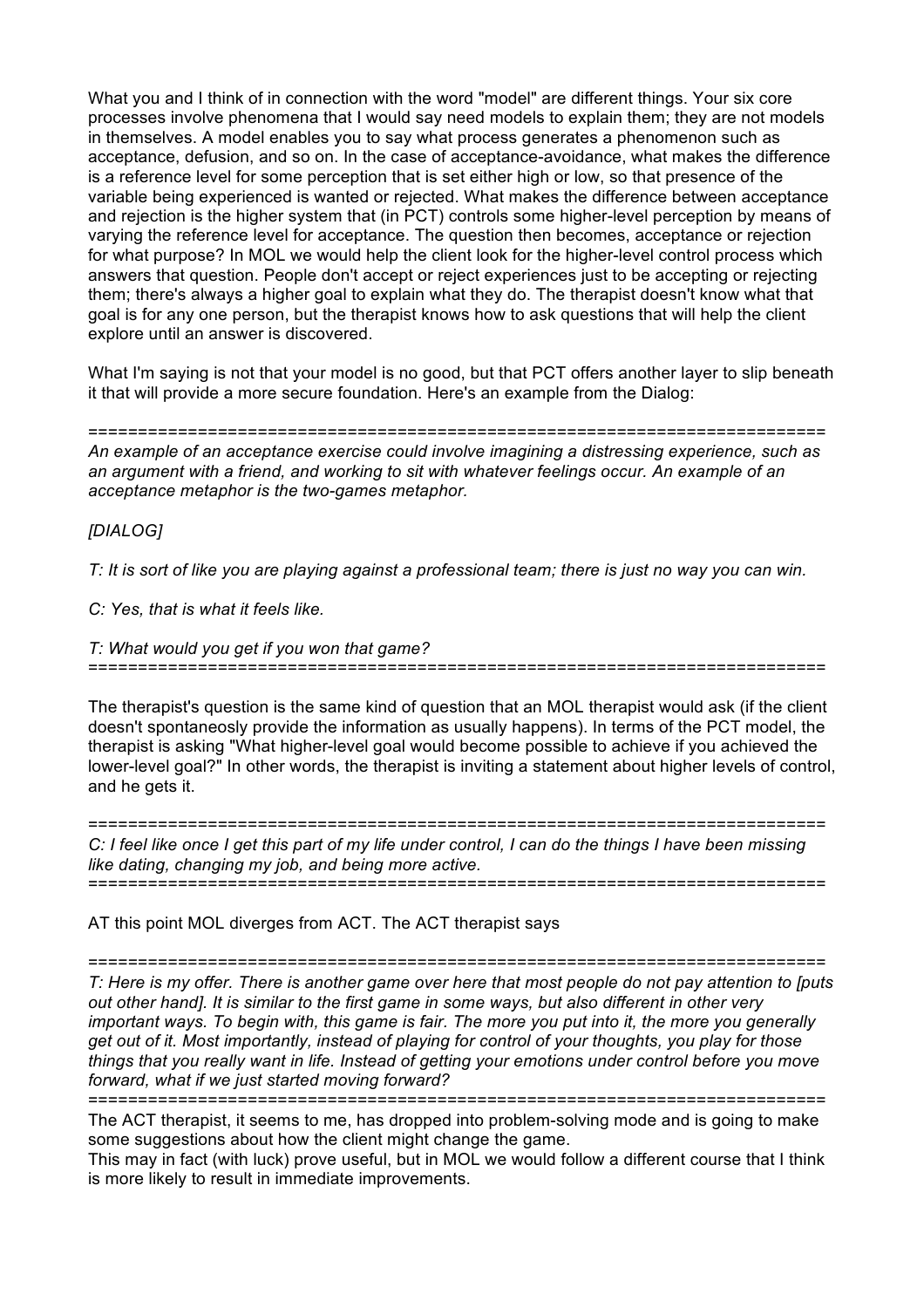What we are hearing from C is that he is struggling with a thought or feeling, and if he could resolve the struggle, he knows what ends that he desires would be easier to reach -- dating, job, activity. So the PCT therapist immediately asks himself, "Why is he still having this problem? Why doesn't he just reorganize a little and resolve it?" That raises a red flag, so the next question then considered is "What is the conflict?"

Against what is C struggling? In its simplest form, one possibility is that he is mad at the friend he has had an argument with and still wants to win it, but he doesn't want to lose the friend, so he doesn't want to win it. That's the core form of a conflict, a logical contradiction: I want to have condition X (for one set of reasons), and at the same time I want to have the condition not-X (for a different, and seemingly just as good, set of reasons). The result is disorganization and inaction or vacillation.

A basic PCT idea is that about the worst non-physiological thing that can happen to a brain is for two properly functioning and competent control systems to start telling lower systems to accomplish two contradictory goals at the same time. The more skillful the control systems are, the more extreme is the resulting escalation of the conflict. You suggest elsewhere that it's a war, and I would agree it can turn into that, a war against yourself.

So C is struggling with himself because there is some fairly important perception that he wants to be in two different states at the same time, which is impossible. He is keeping himself in conflict by focusing on different ways to have a war, when he should be focusing on what is causing the conflict: the level of organization that is setting the contradictory goals.

Another PCT precept is that "reorganization follows awareness." This is why we want the client to become aware as if (or really) from a higher level of perception. The attention is stuck at the level of the conflict, so the client is trying to reorganize at the level of how to do two contradictory things at once. The reorganizing process won't resolve the conflict that way. Awareness has to be directed toward the higher levels of perception and action that are setting the contradictory goals so those control systems will be reorganized and remove the reason for the conflict.

I think that about all that needs to be done is to get the attention up a level, where the causes of the conflict reside, and keep it there for a while. The rest will happen because of the innate capacity for reorganization that the client has, only now applied where it can do some good.

This is enough for one dose, but there's one more pertinent factor. How can you tell when therapy is finished?

This is my personal answer, imperfectly validated for anyone else but definitely OK for me. Therapy is finished when you can go through an MOL session tracing out the structure of levels of control until you reach a level where there is nothing further to discuss -- without encountering a single conflict that doesn't dissolve immediately upon being noticed. Conflicts keep coming up, but once you learn to recognize them and step back (or up) to a more helpful point of view, they are very quickly resolved without needing any external help.

I haven't specifically mentioned any differences in the science bases supporting our approaches, but I think you have probably noticed the lack of some terminology and the presence of others. We can get to that later if you wish.

Best,

Bill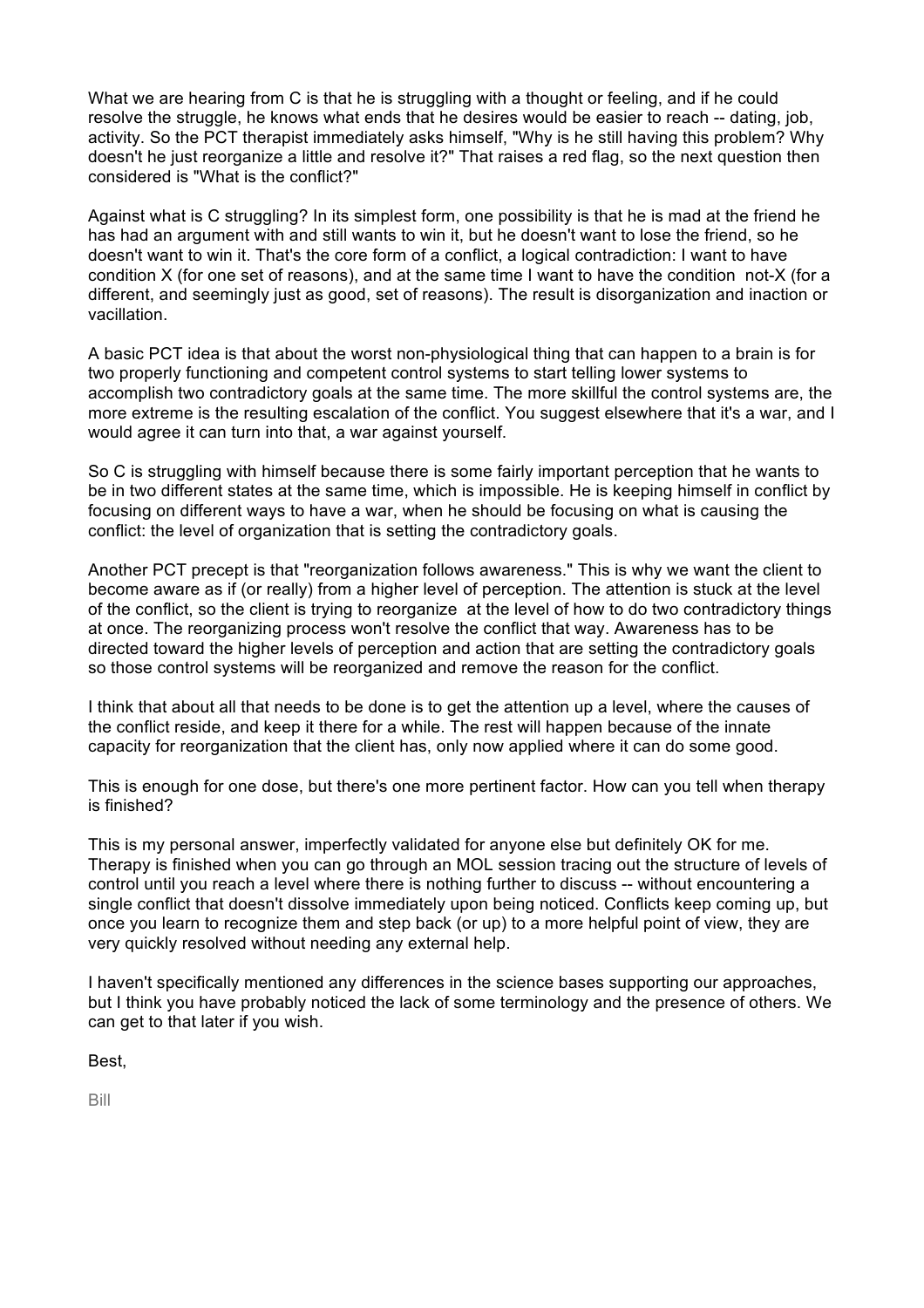#### \*\*\*\*\*\*\*\*\*\*\*\*

ACT folks would agree that all of these processes (acceptance, defusion, etc) require an explanation.

We are trying to build that from the bottom up by research on basic behavioral principles and cognitive processes.

For example, I've attached on of the early papers on experiential avoidance (184)

Then I've attached one of the early papers on Relational Frame Theory (144)

Finally an example of experimental studies linking the two (Nic Hooper study)

We have work like that in all six areas of the model

I've also attached a paper that describes the strategy itself (ACT and CBS)

When is therapy done:

I'd say it was done when the person had learned how to have life itself serve as the teacher.

The way we think about it, experience has been blocked from its natural role as a guide to growth and development due to these inflexibility processes. We help people get out of their way so that experience begins to shape successful action linked to chosen values. Once that happens with some regularity, therapy is over and life is the therapists.

People can come back for boosters but people are not broken and it is not our job to fix them or to live their lives for them. Another way to say it is that our job is skillful liberation, not "cure."

- S

**184 Experiential avoidance JCCP 1996.pdf** http://psycnet.apa.org/journals/ccp/64/6/1152/

# **144 Verbal Relations AP 1992.pdf http://psycnet.apa.org/psycinfo/1993-12957-001**

**Nic Hooper study on thought suppression.pdf** http://www.springerlink.com/content/v18422p423146415/

\*\*\*\*\*\*\*\*\*\*\*\*

Hi, Steve --

I've enlarged the audience a bit to include neuroscientist Henry Yin, and my collaborator on the programs in my latest book, Bruce Abbott, who I think would not object to being described as a behaviorist. Or maybe a recovering behaviorist.

The "Behavior therapy" paper (attached) gives me an even better focus on ACT. Your objections to CBT are the same as mine. Beck is basically just trying to get clients to think like logical, rational, scientists. There, see? There's nothing to be afraid of so stop being anxious. Not that any competent therapist would actually put it that way, CBT or no CBT.

Furthermore, your descriptions of and comments on the basic phenomena of awareness are the same ones I have noticed, and your exercises are like mine down to asking clients to examine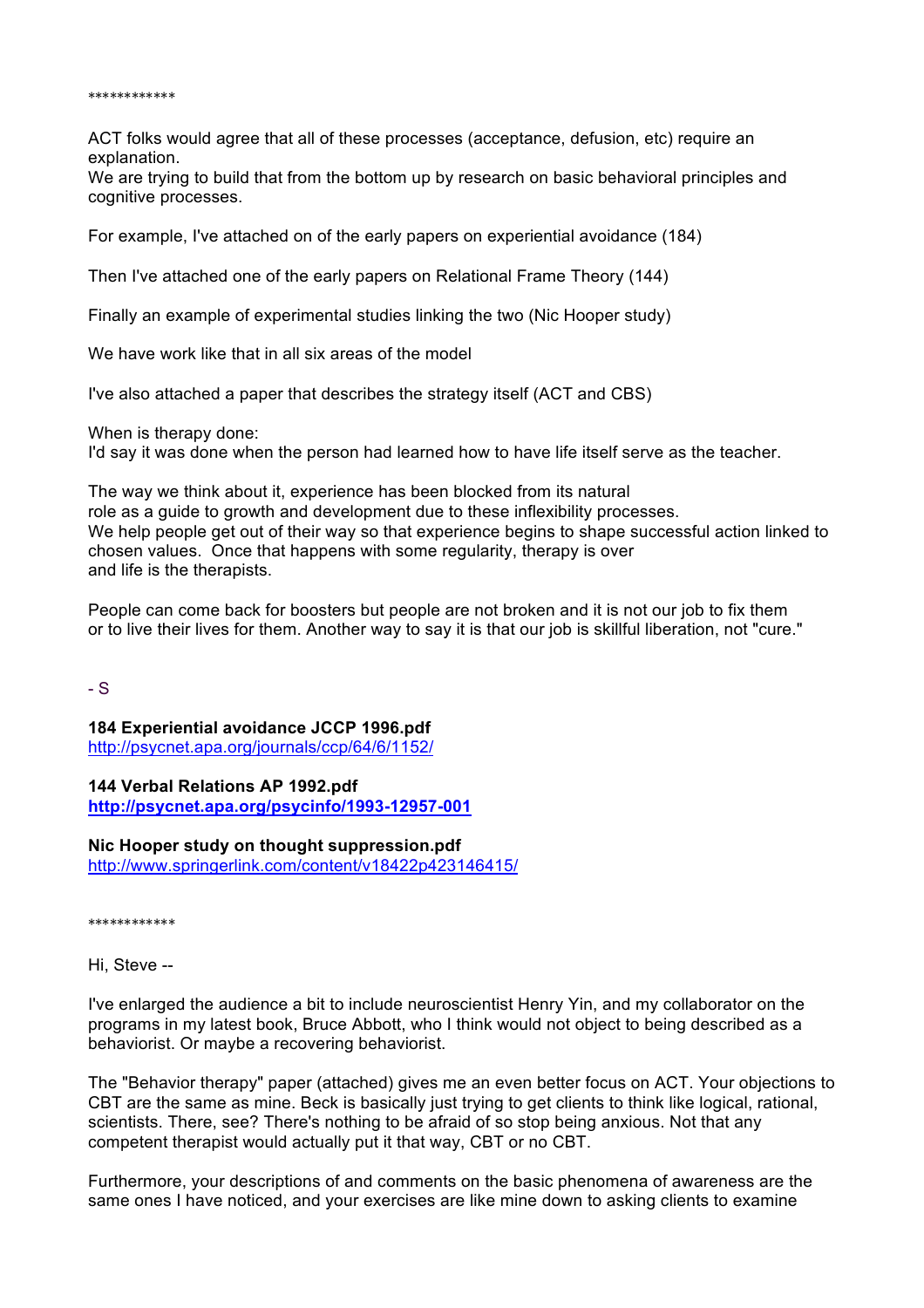thoughts from a non-thought point of view. I strongly suspect that we are far from the first to notice such phenomena or to devise such exercises.

So at the operational level of discourse there is little to disagree about in those regards. In fact it is encouraging to see that two people can agree so well about the phenomena even though they arrived at their descriptions independently and have some serious differences when it comes to explaining them. We can at least agree that we are competent observers and claim that we are observing something real.

You speak about science being in a continuous state of change, and I think we are looking at another instance of that principle. It comes down to PCT versus radical behaviorism and your later developments from that base. We each have a tremendous investment in our own interpretations of the evidence, a lot of people backing us with their support and belief, and a lot of claims in print. That is a bad position for a scientist to find himself occupying. All the hoopla and excitement is fun, but such enthusiasm makes it very difficult to change any ideas. People are counting on us to give them True Sayings, and if we were to remark that maybe some of those Sayings are no longer true, our own followers would object loudly. The solid ground would give way beneath their feet. This has already happened to me when I have changed my mind about some part of PCT, like moving the sequence-control level from level 5 into a new level 8. I don't doubt that it has happened to you, too. I have spent years trying to persuade people not to memorize the levels I proposed or take them too seriously, and to propose their own. I was really just trying to work out how one can deal with the concept of a hierarchy of perception and control by using more or less concrete examples. I still don't know how I could have done it differently. Well, of course I could have guessed right, I suppose -- but what if I haven't?

That's what we both have to ask, and the only way to answer that question is to get out the picks and shovels and start doing some basic science.

How is behaviorism different from PCT, and how can we find out which one is the better description? To ask those questions is to take a great risk, because it implies that we will submit to the answer. The answer could go against you or against me. That does make me nervous, I admit. If you have the brains I think you have, it will make you nervous, too.

On the other hand, if you and I and those who work with us could come to an actual agreement, the result would be of immense importance. The result would be far more significant than two guys and their devoted supporters playing 'tis so, 'taint so. It would be a triumph for science itself. I would love to be part of that. My naive highest ideals -- OK, values in your terms -- would be justified and vindicated in the face of cynics. I can even see that the result would be freedom from the bonds of short-sighted self-interest, which I might deny under other circumstances, but which I can feel.

Before I ask where we start, I'd better check with you about the basic proposal. Is this worth doing?

Best,

Bill

\*\*\*\*\*\*\*

I'm off to Sunday brunch with the family so time only for a brief response

One reason I think PCT and ACT arrives at much the same clinical point is that a) we seem to be building these systems in a similar way -- i.e. bottom up and process focused, b)

behaviorism in the hands of functional contextualists share some similar analytic units.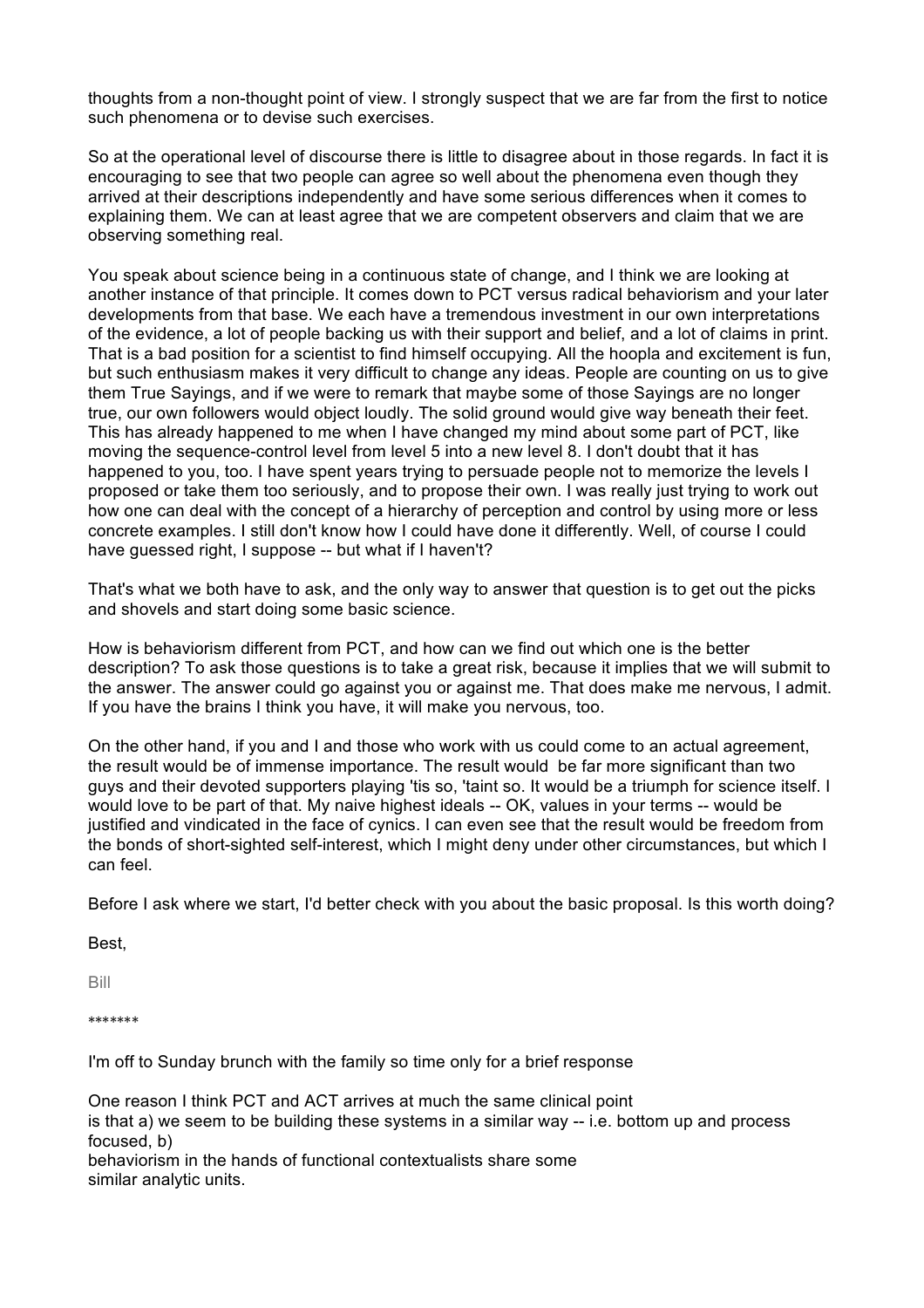My views on a) seem solid as I look at what you do; b) is a little more iffy. b) is more iffy because it seems that PCT is a mechanistic theory (or an elemental realist theory if the word "mechanism" seems pejorative, which it is really not meant to be in this context) and so much of the ACT work is consciously contextualistic and aontological. That is a long story. Stephen Pepper's system helps make sense of it. I've attached an article on him and it if you want to examine it.

So I suspect we might differ at the level of philosophy But at the level of actual units, I'm not so sure. It seems similarat least underneath the surface.

The words get in the way of course.

Take the idea of a 4 term operant. It's a unit. 1 whole unit. you can't fully dissemble it and still have the "it." You construct the unit for pragmatic purposes so it is not an ontological "it" -- its jut another example of the *scientist* doing what you say people are doing (that is the key insight of so called "radical" behaviorism -- but it overturns most of traditional behaviorism to do that so radical contextualism might have been clearer)

The concept of "behavior" in a 4 term operant changes from a topographical descriptive ontological thing to a class based, functional aspect of a large unit.

Let's take a classic behavioral concept like generalized imitation viewed as an operant.

Generalize imitation is something like a learned set of functional relations:

Given-that-there-is-a-need-and-purpose-doing-what-other-people-do-based-on-its-utility-inaccomplishing-such-purposes

The hyphens are in there on purpose.

There is a Establish operation / discriminative stimulus / functional action / regulating consequence relation nested inside the hyphenated clauses and learning to transition among these view as a learned skill: "the operant." It's one whole unit.

Is this a control system? Seems rather like one.

We can break it down into elements for pragmatic purposes but the elements are no longer sensible in the absence of the overall system. For example, there is no such thing as a discriminative stimulus in the absence of the other three terms; the same with the others *including these classes of functional actions.* Since behavior without the system cannot be broken down into sensible units one has very little to say about it. It's not even an "it." It's just part of the one; an unanalyzed aspect of the whole.

That kind of behaviorism is rather different than the mainstream of behaviorism people think they are talking about when they say the "b" word

One reason I call this wing "functional contextualists"

The idea of nested levels fits with in this in a broad perspective (without the clear delineation of levels as in PCT). Skinner talked about writing a book as an operant; driving the the beach as an operant; etc. But each aspect could be broken down into the same systemic analysis. For example, if we are looking at an action like driving to the beach, we can become more interested in how the person steers or how they saw and reached for the door handle. In each case the same case hyphenated functional analysis is applied. Skinner has this cool little piece on how seeing depth cues is learned in the early period of an animals life. It is nested inside selectivist views of biological structure -- e.g. we are prepared to see depth cues; some of that is not learned etc but on top of that we literally learn to see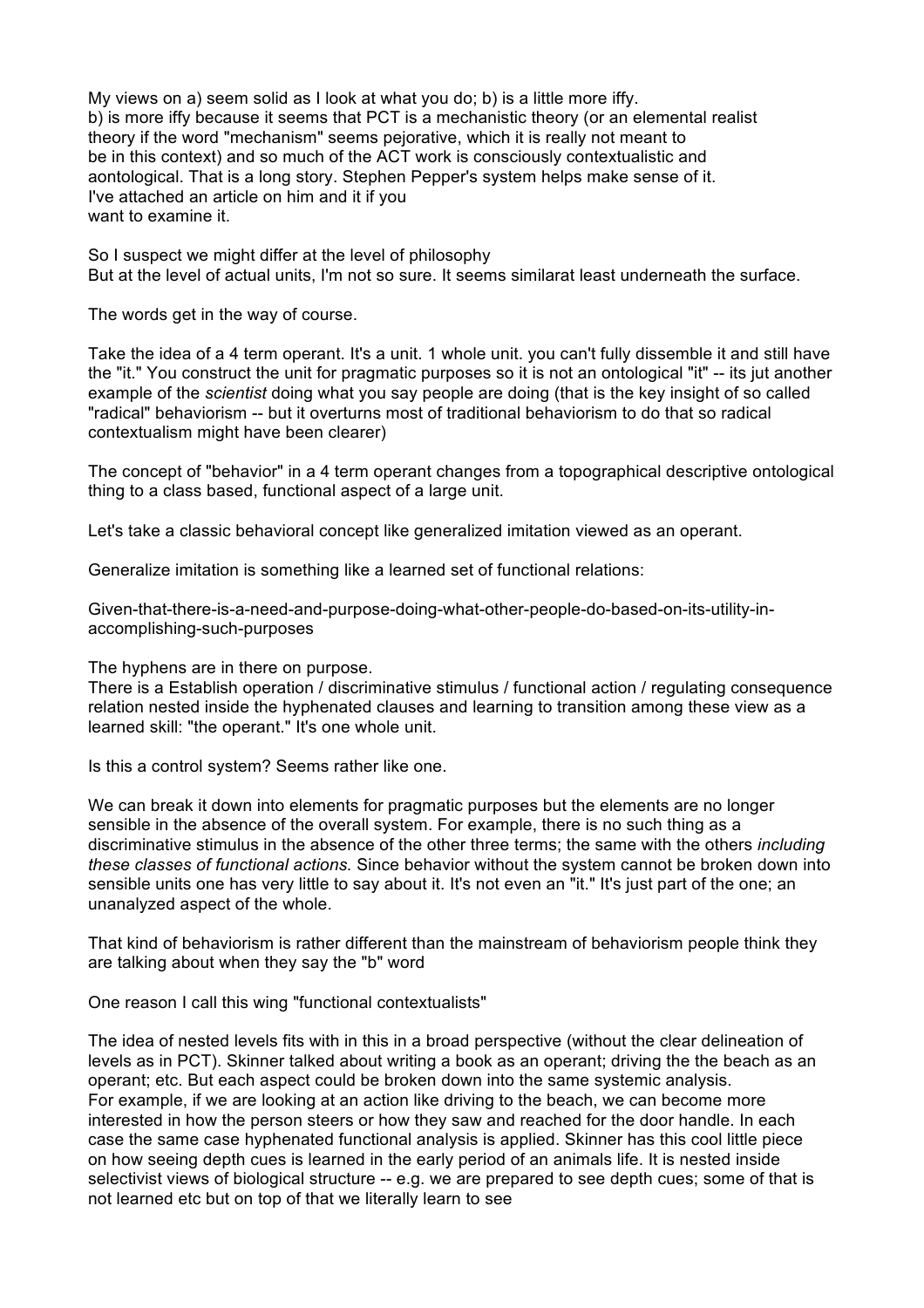## So back to my main point

If I am right that (despite what appears to be some philosophical differences) PCT and our weird wing of behavioral thinking is fairly compatible, then the similarities in MOL and ACT might be accounted for by the process focused, bottom up strategy overlap; and the relentless focus on nested control systems / functional system ("operants" the way I'm talking about it).

Why is ACT different than other functional behavioral systems? It's mostly because we did three key things: we refused to trivialize complexity (we thought that happened in early behavior therapy); we agreed that language and cognition had no adequate functional account; and we developed such an account.

One great advantage of functional contextual thinking is that we can easily avoid "'tis so; tain't so" because we view ourselves as just playing a game. We are balancing the stick on our hands. We are jumping that bicycle onto the fence. That is made easier by abandoning truth with a capital T; or ontology with a capital O. And we've done that -- so we are already naked, in a sense.

"Freedom is another word for nothing left to lose"

Once you lose what is REAL things seems a bit more free (we are realists, but only in the limited sense of assuming the one world ... which you might as well call "real").

So whatever works, works.

My biggest worry re PCT is the limited amount of outcome data in the applied realm. I hope that does not sound offensive. It is just that there are so many ways to get it "wrong" in the more pragmatic sense of "did the stick fall or not" or "did the bicycle hit the ground or not."

So I'm left more with how this kind of play seems to help me balance that bicycle ... or in our more usual way of saying it how it helps me "predict and influence the whole organisms interacting in a with a context considered historically and situationally using principles that have precision, scope, and depth" ... or even more grandiosely how it helps me "create a comprehensive psychology more adequate to the challenge of the human condition." That phase is the adopted valued goal of ACBS

I do have a sense that PCT adds something.

So I'm willing to play.

I'm also buried with demands and slow, but that is OK. There is not a speedometer on our foreheads. Except the one that says "if I don't get ready for brunch my wife will kill me"

I'm out

Peace, love, and life

**Pepper review JEAB 1988.pdf http://www.ncbi.nlm.nih.gov/pmc/articles/PMC1338844/**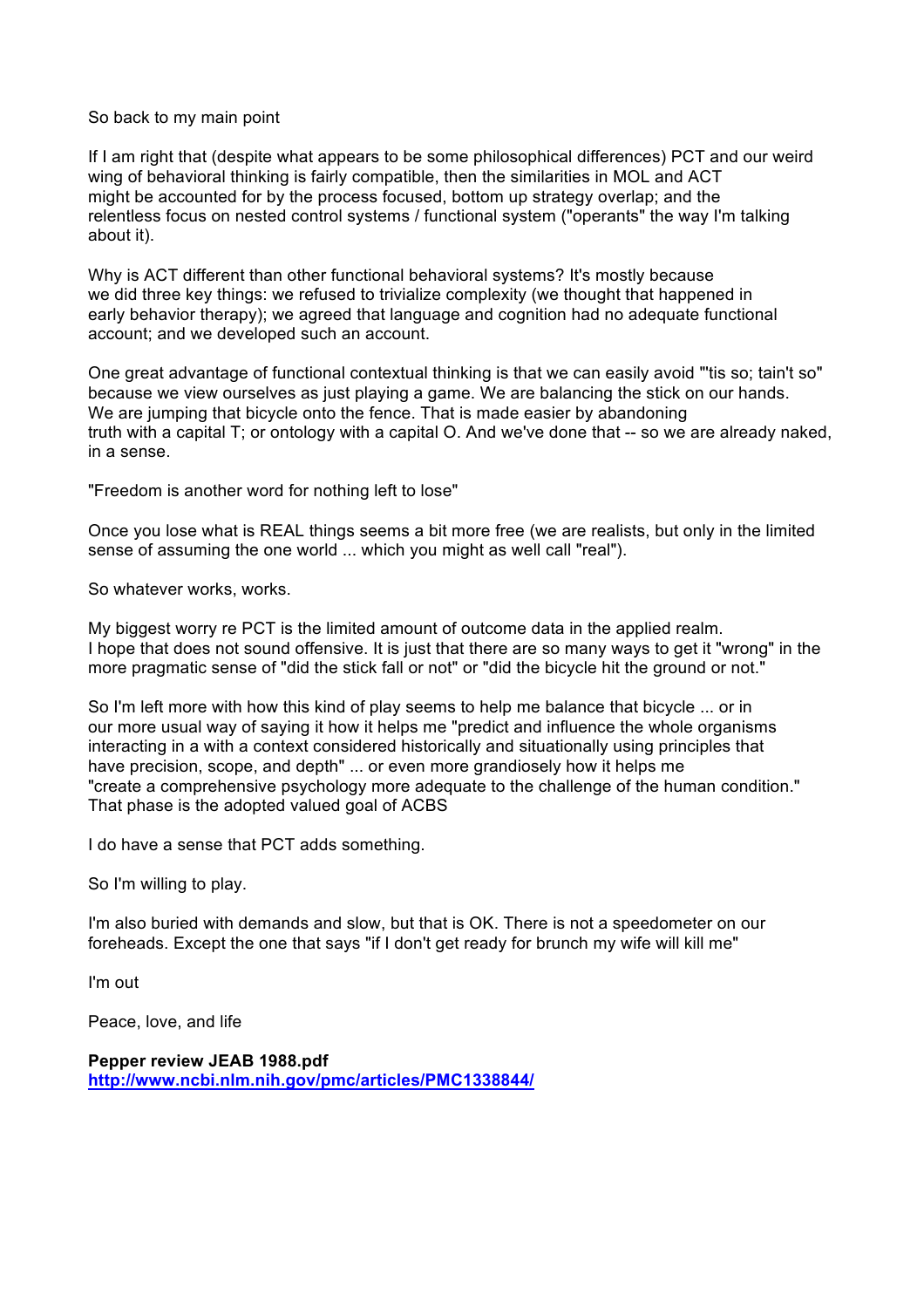Hi, Steven --

The review of Pepper is both interesting and hard for me to grasp. I see a link between his "world view" and what I call a "system concept." All the properties of world views appear to apply to system concepts, including the fact that (in different people) they tend to be self-contained and unconnected to each other, though of course they are built on lower-level experiences that may be similar. When different and mutually-exclusive system concepts appear inside an individual, the person is probably in some sort of deep trouble.

The four types of "relatively adequate" world views are not exhaustive or mutually exclusive, as evidenced to me in the fact that the theory embodied in PCT has clear features of all four of them.

PCT includes mechanisms, forms, organicism, and acts in context. An act in context is hinted at in the PCT saying, "You can't tell what a person is doing just by looking at what he is doing." A person waving an arm up and down may be cooling a burnt finger, signalling hello to a friend, conducting a symphony orchestra, hailing a taxi, voting, or sending a semaphore message. PCT is organic in that a control process is carried out by a set of functions, no one of which can be said to control anything at the level under examination, although one of them (the action generator) may be composed of lower-order control systems. It embraces form in that a given controlled variable can be a function of a small or large collection of distinct lower-order perceptions, and at the same time itself be one element among many of a higher-order perception -- perceptions being the variables that we control. The visual doughnutness of a perceived object may be seen in any doughnut large or small, frosted or plain, and to varying lesser degrees in what we describe in other contexts as an inner-tube, the letter "O", a smoke-ring, and a quoit. Many different perceptions, whether or not they have any shared characteristics, come to be perceived as members of the same class, to which we give names like "doughnut" or "gorilla" or "contents of my pocket" (using the visual or auditory configuration-perceptions we call "words" as the symbols representing other kinds of perceptions). This aspect of form relates in PCT to levels of perception. Currently, there are 11 kinds of "forms" in PCT, only one kind, configurations, including what we would perceive as a physical object.

And of course PCT includes neural mechanisms, most still only a short way beyond the proposal stage, which explain how it is that any of these kinds of systems can physically exist and function in a real organism as we observe them to do.

I think that the levels of perception in PCT take the same whole that is described by Pepper's world views and separates its components along planes of cleavage that are more natural than Pepper's components. That is because PCT does not consider the elements of these four categories as distinct from one another, but simply as different aspects of the whole system. Starting with the whole system, PCT describes levels of control of many different classes, each level including a multitude of semi-independent control systems with each controller composed of functions we identify as perception, comparison (evaluation), and action. The "action" component consists of processes for specifying the reference conditions or goals to which lower systems then try to match the perceptions that they control, by manipulating the goals for lower systems still, or at the bottom, muscles and glands. All the levels act simultaneously, so to grasp how the system works it is necessary to consider it as an organic whole. Yet PCT models are built from the bottom up, and show how it is that lower-level processes can yield consequences that carry out higher-level intentions.

In short, PCT would seem to encompass most of the philosophical and practical considerations you have brought up. For that reason, I am hopeful that you will find in it a useful tool for your purposes.

There is, however, a price attached to understanding and using PCT. If PCT is the right approach to understanding organisms, then all the other approaches are not just different; they are wrong.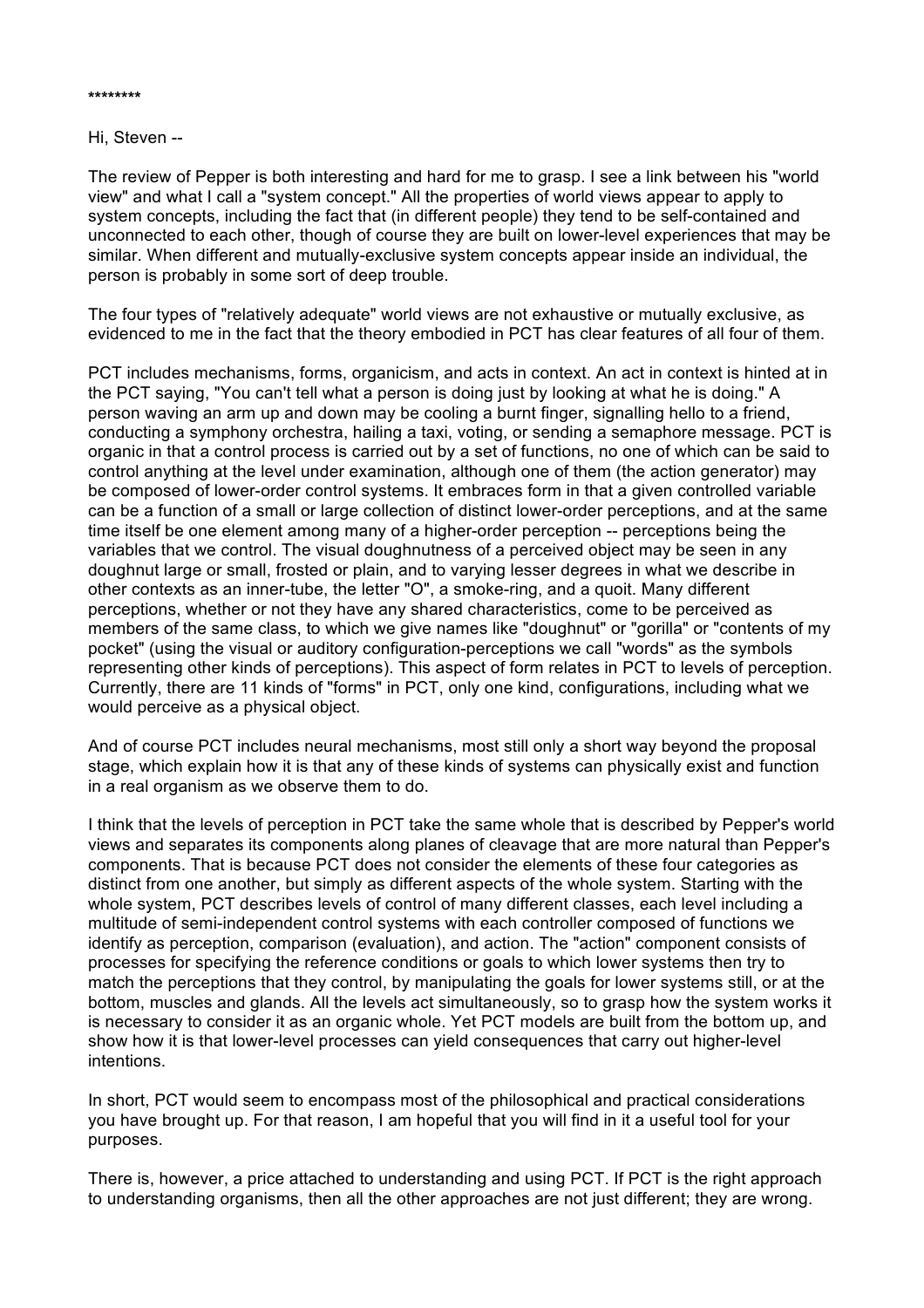The amount of wrongness varies from a few percent to 100%. Every well-educated person in the world who now supports PCT as the theory of choice started out believing in some other idea of how the behavior of organisms works -- at least half of them to the point of having a PhD based on some other understanding. Every one of them had to make decision after decision where there were conflicts between old ideas and the PCT view. A very few of them (that I know of) decided against PCT and left. But nearly all of them are still here, 50-odd years after the first publication.

You're not going to be an exception, I'll wager, though I won't try to predict your decisions. Neither do I want to be the one who criticizes any idea you support. Only your criticisms matter.

You say that the truth criterion of contextualism is successful working. That's my criterion, too, for believing in any theory. A theory purports to explain behavior. Very well, let's use the theory to accomplish the particular goal of creating predictions of what will happen when something else happens, and see if the theory works. I am very big on demonstrations, as you have probably figured out by now. Most of my demos involve a human being doing something, so the outcomes are not simply calculations that obey whatever rules I choose to use. If we disagree about something, I (and Rick Marken and Bruce Abbott and Yu Li) can probably devise an experiment to test which point of view works. I'm pretty serious about this: if my idea doesn't work, out it goes. If your idea doesn't work I expect you to say the same thing, but I'll try very hard not to say it for you if you don't. You can trust me to honor that promise for an inch, but not for a mile.

Unless you see some more fundamental place to start, I suggest that we begin with talking about "the operant." Or perhaps it should be the "reactive organism model."

Best,

Bill

\*\*\*\*\*\*

Hi, Steve --

I guess I'm anxious to get started.

SH: So I suspect we might differ at the level of philosophy

But at the level of actual units, I'm not so sure. It seems similar at least underneath the surface.

BP: Same here. However, the two areas overlap. There are kinds of real systems made of matter and energy that literally can have purposes of their own, select stimuli, and do all those other bad mentalistic things that the concept of the "reactive organism model" rules out. No "scientific" psychologist from Skinner on back, of course, understood that such things could exist -- they thought they were mystical fictions or had religious connotations.

SH: Take the idea of a 4 term operant. It's a unit. 1 whole unit. you can't fully dissemble it and still have the "it." ...

There is a Establish operation / discriminative stimulus / functional action / regulating consequence relation nested inside the hyphenated clauses and learning to transition among these view as a learned skill: "the operant." It's one whole unit.

Is this a control system? Seems rather like one.

BP: We can model it that way, but we still need ways to find out if the model is correct. In a control model, the main components (in terms of what we could observe from outside the behaving system) are a controlled variable, a reference condition, an action, and a disturbance (an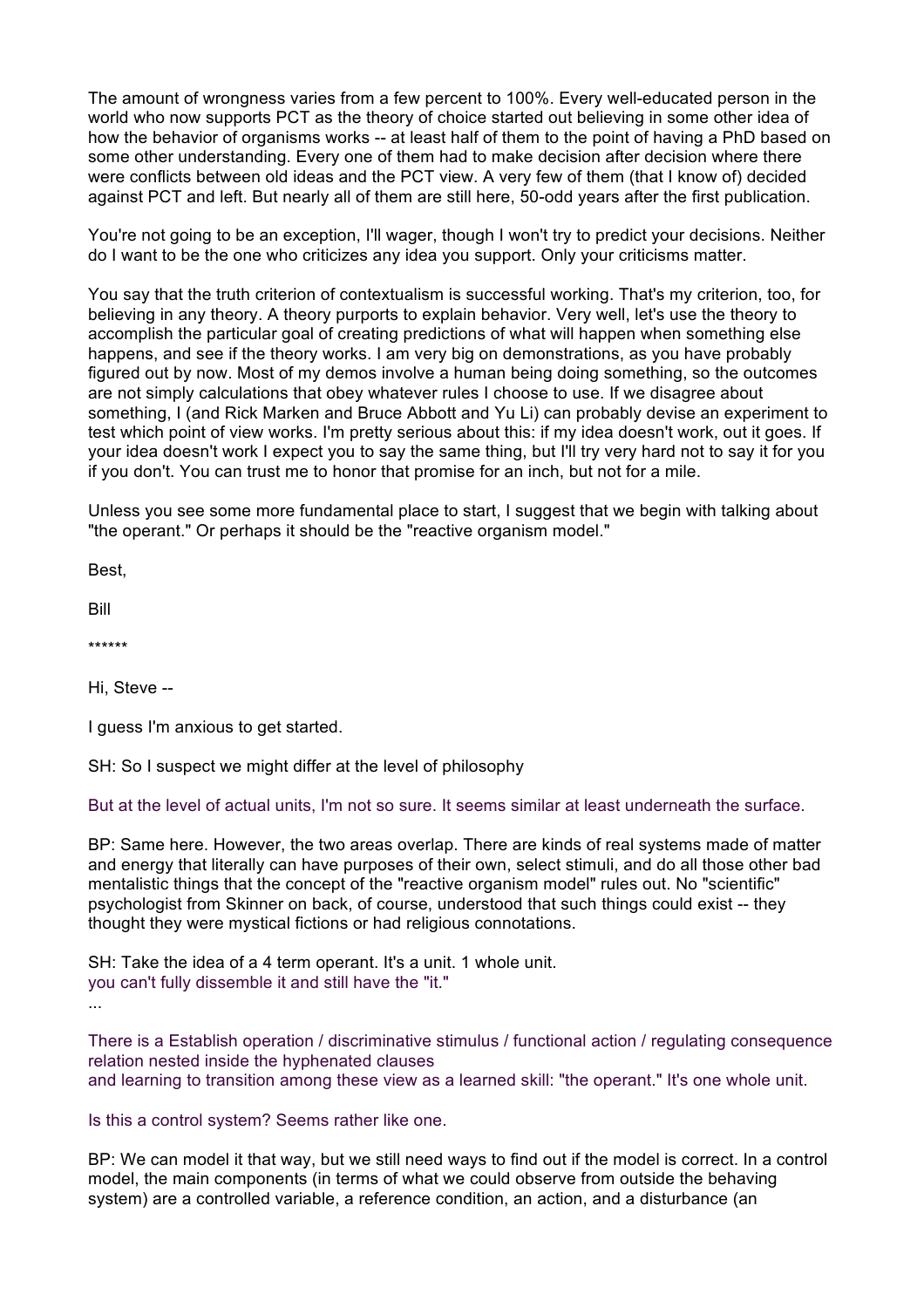independent variable affecting the state of the controlled variable). No one of these "controls" at the same level of description, so this fits your idea of the operant. You can't disassemble these components and still have a control system. Even the disturbance is undefined without any specification of the controlled variable and the reference condition, both of which are observable from outside the behaving system.

In PCT we don't simply assume that a behavior is part of a control process. We have a "test for the controlled variable" which can be applied with varying degrees of rigor to see whether the criteria that identify a control system are present. My interactive models all use an advanced form of this test.

The simplest type of test is simply to apply a disturbance to some variable in the environment of an organism, a disturbing variable selected so we could predict the effect it would have on the variable we think might be controlled if there were no control system controlling it. If we observe exactly that effect, we have shown that this is not a controlled variable. If the predicted effect is completely missing, we have a perfect control system -- somewhere.

Example: I slowly push a vase on a table toward the edge of the table. I predict that this disturbance of the position of the vase will, if nothing is controlling that position, cause the vase to topple off the edge of the table and fall to the floor. As soon as the vase does that, I can say there is (was) nothing presently controlling the position of the vase.

On the other hand, since I'm actually doing this to test some kind of hypothesis about an organism, not a vase, I have my eye on the person who owns the vase, and if that person is controlling the position of the vase I would expect an intervention of some kind before the vase actually topples. I would therefore not be surprised to hear this person say "Hey, watch out, what are you doing?" If I don't pay attention to that, but keep slowly sliding the vase toward the edge (with my elbow so it looks accidental), I expect the action from the person to become stronger and more effective: a hand reaches out and snatches the vase away from danger. At that point I can apologize for my carelessness, make up some lame excuse, and walk away with some degree of confidence that I have been disturbing a controlled variable and that the person who acted was doing the controlling. The action produced by the person did what a controlling action should do: it kept the disturbance from having the effect on the vase I predicted from knowledge of the physical properties of the environment and the assumption of no control.

Of course that is only a first approximation. I would need a new subject for each subsequent refinement, because no subject would let me get near a vase a second time, but the next time I could watch to see exactly where relative to the edge of the table the vase was when the controlling action began, and in further experiments, how the strength of the action varied as the distance to the edge decreased. Also, I could test a prediction based on the fact that a control system has to sense the variable that is being controlled; I could arrange matters so the person I was investigating couldn't see where the vase was; that ought to prevent control, and of course it most likely would, though I would have to be prepared to catch the vase when it toppled to avoid having to pay for it out of a nonexistent research budget. If the hand did snatch the vase away when I was preventing his perception of the vase, I would have to revise my idea of what is going on -- perhaps he sees the vase in a mirror, or its shadow, or perhaps he sees his wife (who can see the vase) frantically signalling him to do something. Maybe it was his wife's hand I saw. If I can't find out how he manages to react appropriately without seeing the vase, I just have to scrap the whole model and start over. But the chances are pretty good that the experiment would actually work.

By repeated experimentation I could find a population average for the nature of the controlled variable, the reference condition defining the limiting value of the variable at which the action is still just zero, the action that occurs when the actual position goes past the reference condition, and the quantitative relationship between the action and the disturbance. That would give me enough material to put together a computer simulation with a standard control system in it, and adjust the parameters of the simulation so the model's behavior came as close as possible to the real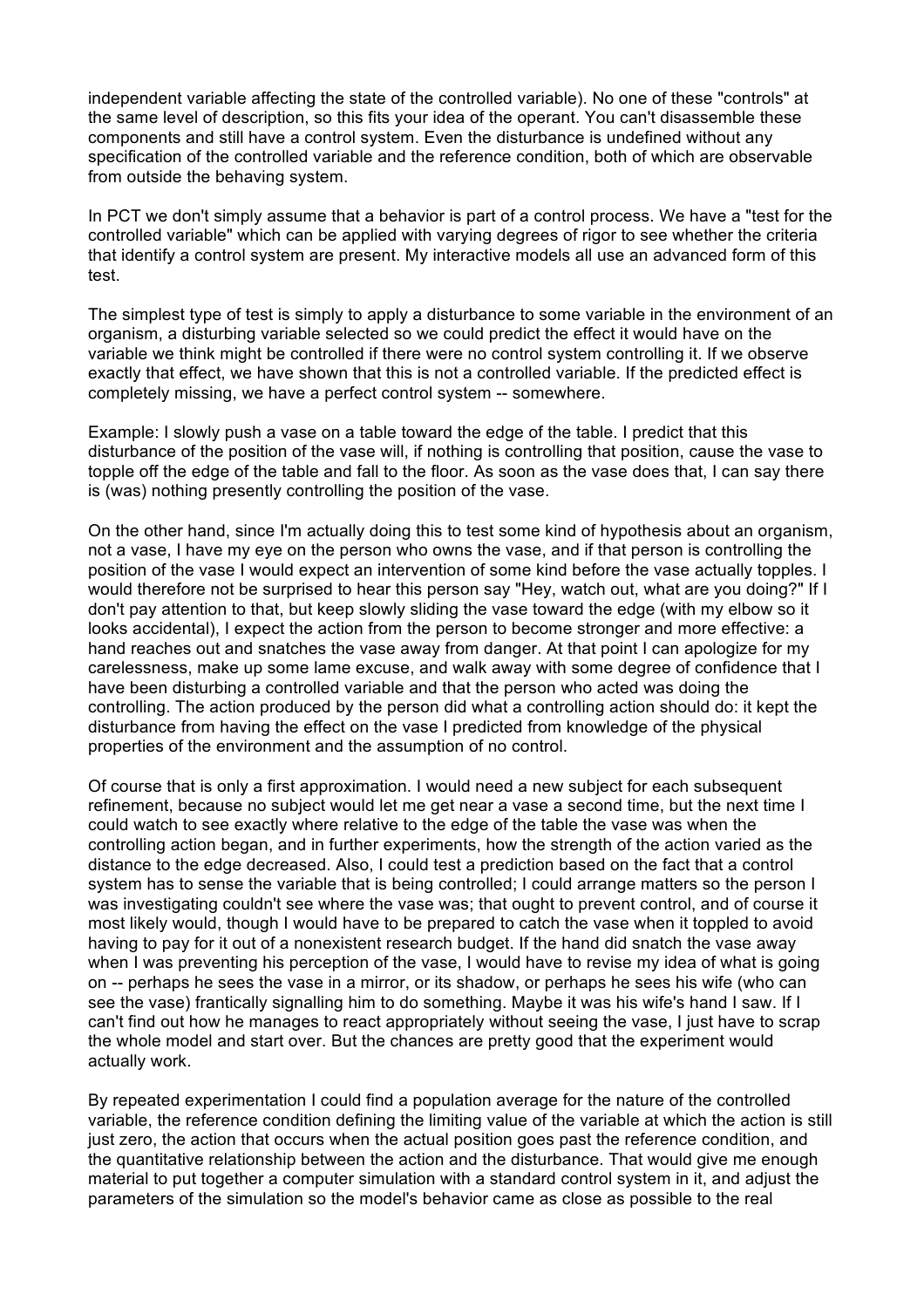behavior. This experiment isn't conducive to accurate modeling, first because of having to use a different subject for every trial (the fit would be terrible because of using population measures), and second because simulating complex behaviors like reaching out and grabbing the vase would tax my ability to analyze physical systems.

The same principles can be investigated in simpler nondestructive settings that allow doing indepth investigations with a single subject, which is why most of my work uses computer simulations and control of screen displays.

So that's how I can say I think I know that some particular behavior is a control behavior, and speak about sensing, acting, and resisting disturbances. The PCT model itself is simply a proposed organization of nervous-system and motor actuator functions that can accomplish the observed kinds of control.

"Control," by the way, has a very specific technical meaning in PCT which has to be distinguished from its various common-language usages. If A affects B, and if an increasing disturbance of the state of B results in an action by A on B that prevents most of the effect of the disturbing variable on B, then A is said to control B. If this is accomplished without A's having to sense the cause of a change in B (so A's action is based strictly on sensing the state of B), this is said to be classical negative feedback control, the kind we use in the PCT model.

I would venture that the establishing condition (which tends to alter the controlled variable) corresponds to the disturbance, the functional action to the effect of the behavior on the controlled variable, and the regulating consequence to the state of the controlled variable (which in PCT does no regulating but is itself regulated by the control system, as is easy to demonstrate). I'm not sure how to handle the discriminative stimulus -- perhaps it would be a higher-level controlled variable or what you might call a "contextual" variable.

SH: We can break it down into elements for pragmatic purposes but the elements are no longer sensible in the absence of the overall system. For example, there is no such thing as a discriminative stimulus in the absence of the other three terms; the same with the others *including these classes of functional actions.* Since behavior without the system cannot be broken down into sensible units one has very little to say about it. It's not even an "it." It's jsut part of the one; an unanalyzed aspect of the whole.

BP: That may have been the case prior to PCT, but it's not true any more. I think we have identified a set of elements that, together, adequately explain the behavior of the whole. A model composed of these elements and their properties can, once set in motion, very closely approximate the behavior of a real person. Only in fairly simple examples, so far, but we're learning how to handle more complex ones and see no reason to say we won't ever do it. My next Hold Grail to seek is a model of a whole body that can roll over, push itself into a squat, stand up, walk, and run.

SH: The idea of nested levels fits with in this in a broad perspective

(without the clear delineation of levels as in PCT).

BP: The idea of levels is more important than the specific ones I've proposed.

SH; Skinner talked about writing a book as an operant; driving the the beach as an operant; etc.

BP: Each of these is what we would call a controlled variable: a perceivable entity that is being brought by behavior to a specified condition.

SH: But each aspect could be broken down into the same systemic analysis.

For example, if we are looking at an action like driving to the beach, we can become more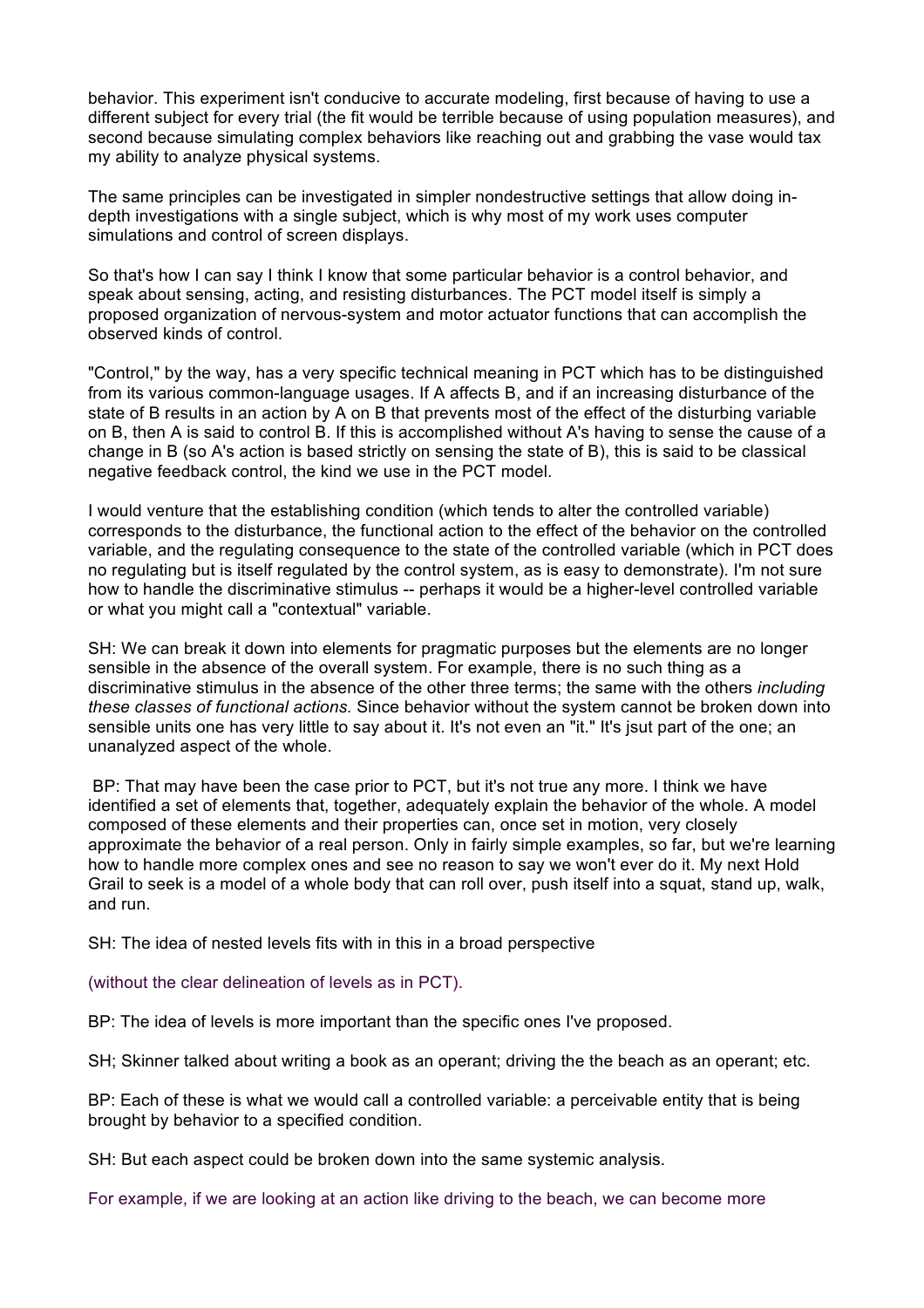interested in how the person steers or how they saw and reached for the door handle. In each case the same case hyphenated functional analysis is applied.

BP: The behavior that accomplishes steering or grasping door handles is essentially unpredictable: it depends almost entirely on what random disturbing variables happen to be present in the environment. It is not necessary for a control system to sense those disturbing variables; all it needs to sense is the controlled variable itself. What is reproduced is not the behavior, but a consequence of the behavior. I can demonstrate many situations in which the joint consequence of actions and disturbances is accurately repeated, even though the disturbances are randomly generated and the actions do not correlate with the controlled variable. This situation, highly nonintuitive in most theories of behavior, can be demonstrated beyond doubt.

Skinner sensed this fact about behavior but didn't see the correct explanation (and in fact rejected it when he encountered control theory). Instead, he proposed that behavior is controlled by its consequences (which is how it looks), defying the simple observation that it is the (variable) behavior that controls the (repeatable) consequences. I think he suspected the existence of the feedback loop but couldn't quite grasp how it worked. He picked a solution that fit the prevalent idea that organisms, being made of matter, obeyed only the laws of physics and chemistry, so causation had to run from the environment, into the organism, and out again into behavior. Then behavior would alter the environment and another cycle would start. ======================================================================

That's a big enough chunk to chew on for now,. There's more of interest in your post but it will come up again. I hope I haven't already broken my promise to let you do the criticizing of the ideas you present.

Best,

Bill

\*\*\*\*\*\*

Sorry. I've been way busy with end of semester stuff. I am starting my sabbatical and will be in Europe most of the summer beginning in two weeks, with multiple workshops and the like so I've been preparing like mad and haven't been able to really drill down in Bill's message.

I'm not sure how many installments will follow until I have time to check out the MOL work. That may take a while. As I said earlier in the exchange though, it is a big barrier to me that there is not an extensive empirical literature on MOL because that is where the rubber meets the road for an applied person like me.

There are many interesting overlaps that I see -- there are also deep differences in assumptions and models of truth.

## When Bill says

"That may have been the case prior to PCT, but it's not true any more. I think we have identified a set of elements that, together, adequately explain the behavior of the whole" what he is saying is that he has a mechanistic model that works.

I think PCT has as much or more of a chance of that than any mechanistic model I've yet examined but a) "works" has to be evaluated at the right level.

The kind of working I want I do not yet see anywhere in the PCT work (e.g., see above). It is more where you are headed than where you are, and b) data cannot do everything. As Godel proved, any symbolic system has to start outside the system with assumptions. And there the differences are large.

Bill earlier pointed to the cool possibility that we could reach over boundaries and come to agreement. It seems to be more likely that we could reach a point of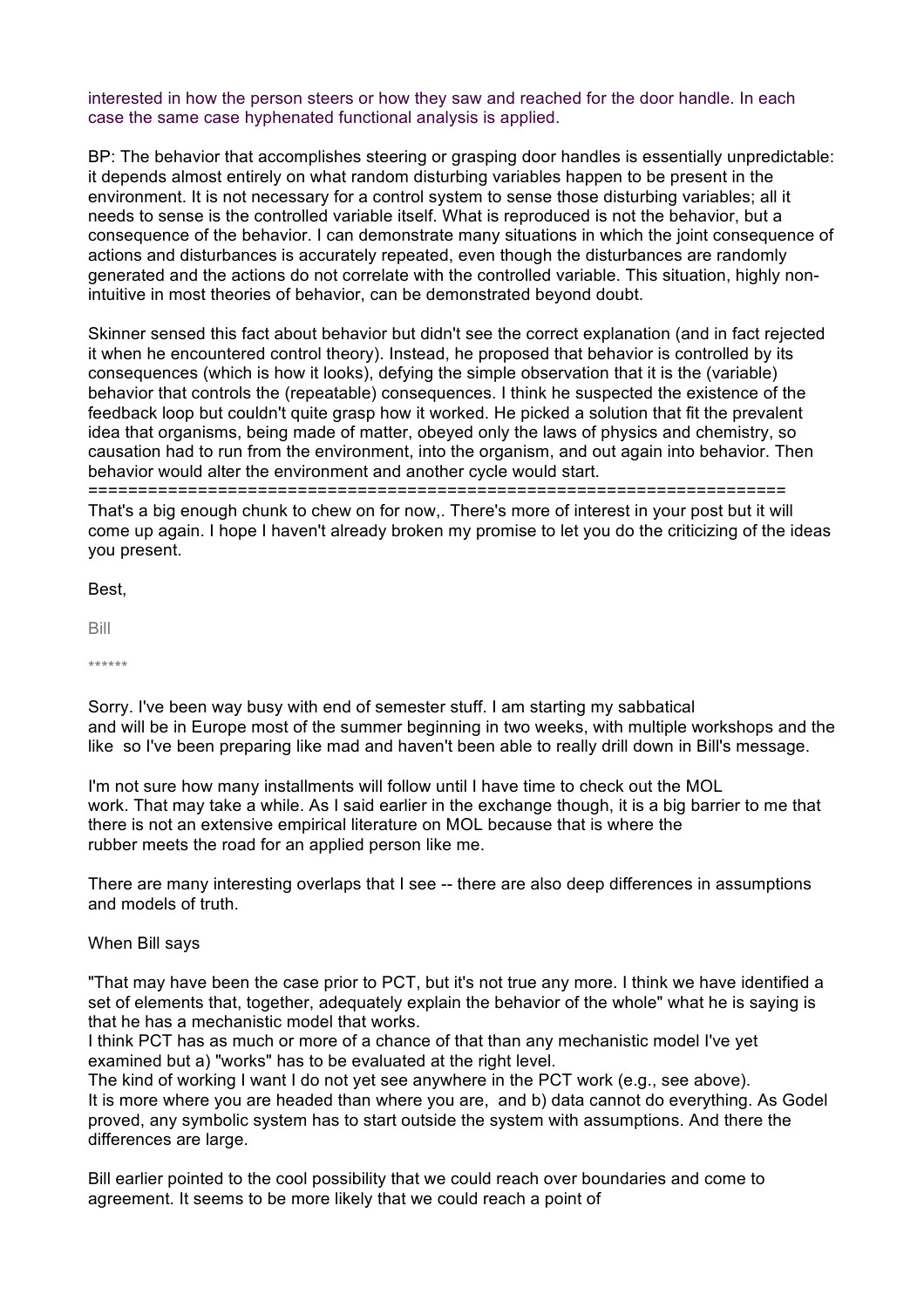mutual appreciation. PCL and CBS ("contextual behavioral science" -- the name for our wing of the behavior analytic tradition) are different in their basic assumptions.

If I say "the whole is primary; the parts are derived" that is a philosophical assumption. If Bill say "no I can model the whole from the elements .. the elements are primary" that is an assumption. There aren't data that can address assumptions of that kind ...

Anyway ... I apologize for the delay. More when I get examine MOL

\*\*\*\*\*\*\*

Hi, Steve --

SH: There are many interesting overlaps that I see -- there are also deep differences in assumptions and models of truth.

BP: That's OK. I assume you have reasons for both the assumptions and the models, so we don't have to just disagree by yelling louder, with the loser being the first guy who runs out of breath (that would be me -- you saw the oxygen bottle). Tell me what you assume and why, and I'll reciprocate. No reason why we couldn't work out the differences.

## SH: When Bill says

"That may have been the case prior to PCT, but it's not true any more. I think we have identified a set of elements that, together, adequately explain the behavior of the whole" what he is saying is that he has a mechanistic model that works.

BP: Actually, it's a functional model when looked at from the top down, mechanistic as seen from the bottom up. You really need both to have a good theory.

From the top down, we start with an abstract mode of perception such as perception of principles, and a reference condition (akin to your "values") which is the desired or intended state selected as a goal for that perception. You want to be honest, but just the right amount of it, not *too* honest. The difference between perception and reference is what drives changes in more concrete goals as the means of altering the higher-level perception toward its given reference condition. That's the basic principle: alter the action and its effects on the environment to make the perception of the effects more like the desired perception. It's also a hierarchical principle: the means of altering the perception is not to produce physical action directly, but to alter lower-level goals which relate to the means of altering the higher-level perception. Only at the lowest level is the action an actual muscle force.

From the bottom up viewpoint, the problem is to find a reasonable design for the kind of physical system that can behave like this. What I have proposed as the basic kind of physical system is a negative feedback control system, first analyzed and understood in the 1930s by electrical engineers. It seems to provide exactly what is needed -- so far.

I have working models that show the feasibility of this approach for modeling simple behaviors like manual control or visual-motor tracking of targets. Others, like Robertson and Goldstein in our "Control Systems Group," have done proof-of-principle experiments at higher levels -- e. g., a simple experiment predicting behavior when an expressed self-concept is contradicted by the experimenter.

From the top-down viewpoint, there is a good deal of Applied Control Theory under way (how do you like that? "ACT"). Warren Mansell's group in England, Tim Carey in Australia, a number of people including David Goldstein in the USA, are all using principles of PCT and the therapeutic pproach of MOL. We're not organized as well as you and your group are, but we're slowly getting there.